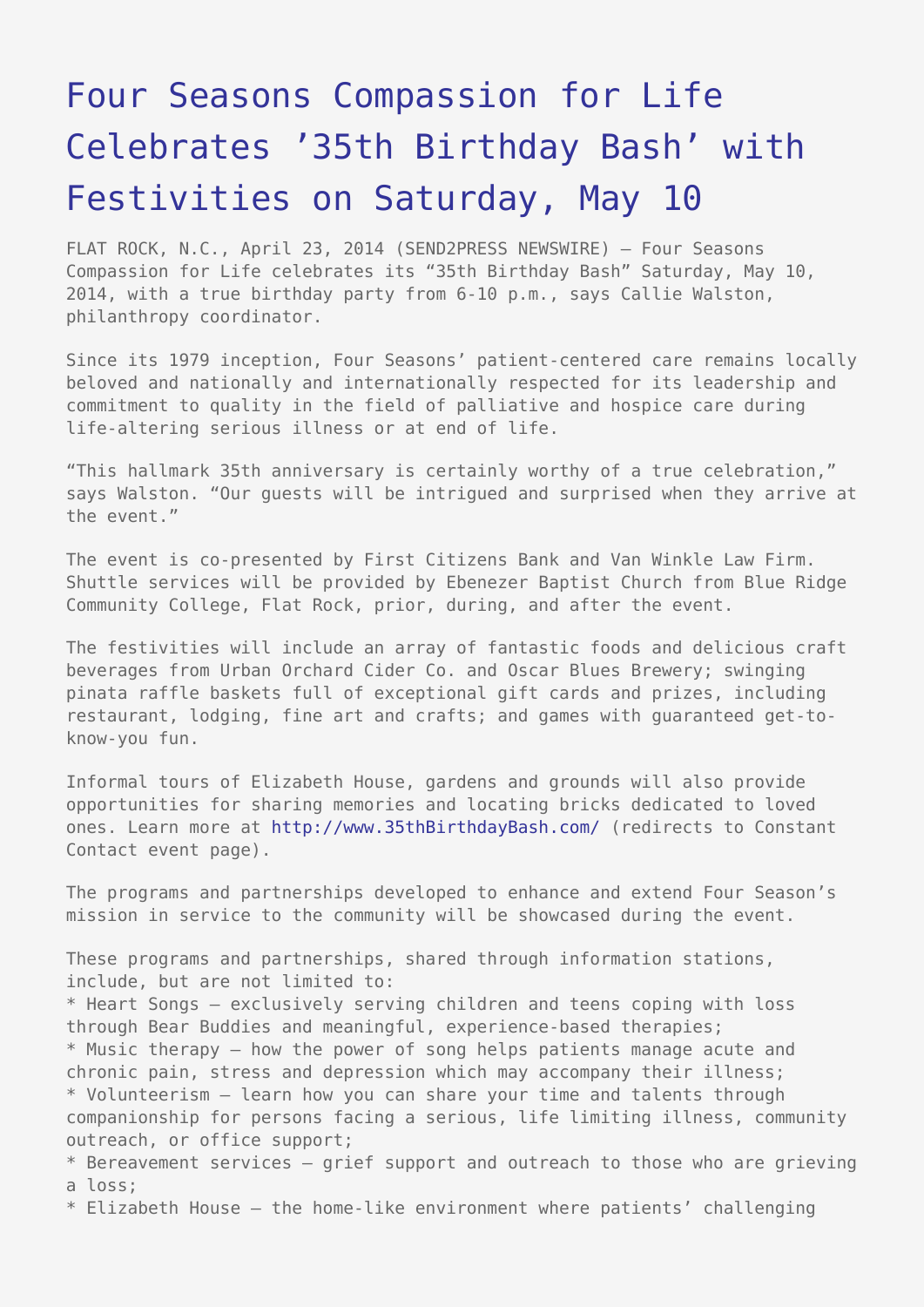issues and symptoms are treated by a team of care providers; \* Zambia Mission – an international outreach to train medical professionals in palliative and hospice care in this African nation with high incidences of serious illness and low life expectancy.

The electrifying vocalist Kat Williams will provide the musical highlight for the occasion.

Williams, who moved to North Carolina in 1997, is an Emmy(R)-nominated singer known for her jazz, blues and Motown soul. Known nationally and internationally for her authentic, from the heart performances and passion for song, Williams is a phenomenal performer with a spirited sense of humor.

"Kat is an unforgettable performer whose phenomenal gift will make our 35th Birthday Bash an occasion to remember," says Walston.

The "35th Birthday Bash" celebrates a hallmark anniversary of Four Seasons Compassion for Life, a  $501(c)3$  non-profit hospice and palliative care agency in Henderson County serving western North Carolina. Learn more the organization at:<https://www.fourseasonscfl.org/>.

The event is Saturday, May 10, from 6-10 p.m., at Gatreaux Place, located at 571 S. Allen Road, Flat Rock. Tickets are \$100. Find event information, directions, and parking specifics at <http://www.35thBirthdayBash.com/>.



News issued by: Four Seasons Compassion for Life

Original Image: https://www.send2press.com/wire/images/14-0423-four-seasons-35\_500x375.jpg